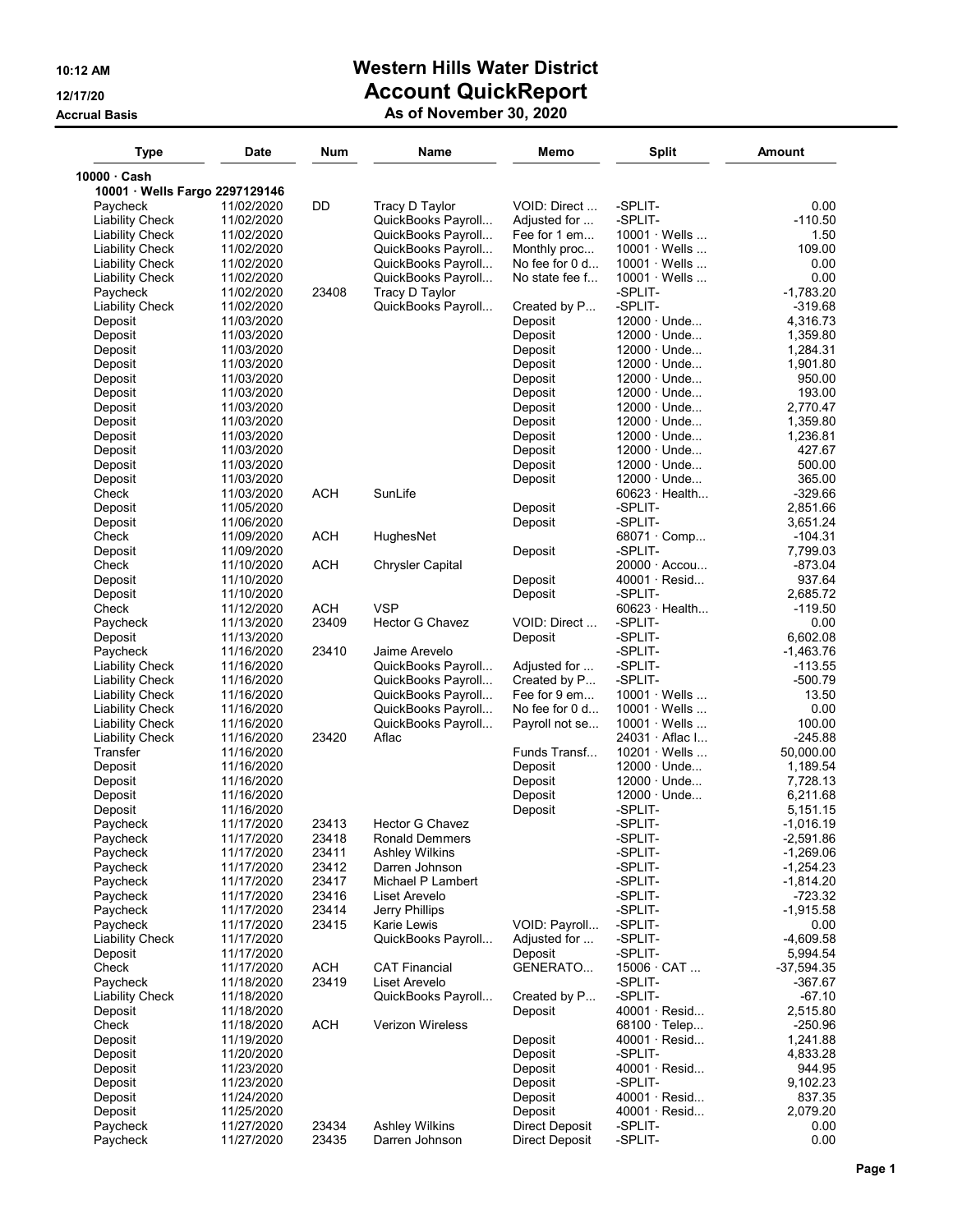#### Accrual Basis As of November 30, 2020 and November 30, 2020 and November 30, 2020

# 10:12 AM Western Hills Water District 12/17/20 **Account QuickReport**

|  | As of November 30, 2020 |  |  |  |
|--|-------------------------|--|--|--|
|--|-------------------------|--|--|--|

| <b>Type</b>                          | <b>Date</b> | <b>Num</b> | Name                     | Memo                  | Split                | Amount       |
|--------------------------------------|-------------|------------|--------------------------|-----------------------|----------------------|--------------|
| Paycheck                             | 11/27/2020  | 23436      | Hector G Chavez          | Direct Deposit        | -SPLIT-              | 0.00         |
| Paycheck                             | 11/27/2020  | 23437      | Jaime Arevelo            | Direct Deposit        | -SPLIT-              | 0.00         |
| Paycheck                             | 11/27/2020  | 23438      | Jerry Phillips           | Direct Deposit        | -SPLIT-              | 0.00         |
| Paycheck                             | 11/27/2020  | 23440      | Michael P Lambert        | <b>Direct Deposit</b> | -SPLIT-              | 0.00         |
| Paycheck                             | 11/27/2020  | 23439      | Liset Arevelo            | Direct Deposit        | -SPLIT-              | 0.00         |
| Paycheck                             | 11/27/2020  | 23441      | <b>Ronald Demmers</b>    | <b>Direct Deposit</b> | -SPLIT-              | 0.00         |
| <b>Liability Check</b>               | 11/27/2020  |            | QuickBooks Payroll       | Created by P          | -SPLIT-              | $-17.718.28$ |
| Deposit                              | 11/27/2020  |            |                          | Deposit               | -SPLIT-              | 9,644.62     |
| Deposit                              | 11/30/2020  |            |                          | Deposit               | -SPLIT-              | 4,175.42     |
| Check                                | 11/30/2020  | <b>ACH</b> | <b>Blue Shield of CA</b> |                       | $60623 \cdot$ Health | $-3,144.21$  |
| Check                                | 11/30/2020  | ACH        | <b>Chrysler Capital</b>  |                       | $20000 \cdot$ Accou  | $-999.93$    |
| Check                                | 11/30/2020  | ACH        | <b>Chrysler Capital</b>  |                       | $20000 \cdot$ Accou  | $-793.25$    |
| Deposit                              | 11/30/2020  |            |                          | Deposit               | -SPLIT-              | 2,034.66     |
| Deposit                              | 11/30/2020  |            |                          | Deposit               | $40001 \cdot$ Resid  | 1,901.80     |
| Total 10001 · Wells Fargo 2297129146 |             |            |                          |                       |                      | 74,909.35    |
| Total 10000 · Cash                   |             |            |                          |                       |                      | 74,909.35    |
| TOTAL                                |             |            |                          |                       |                      | 74,909.35    |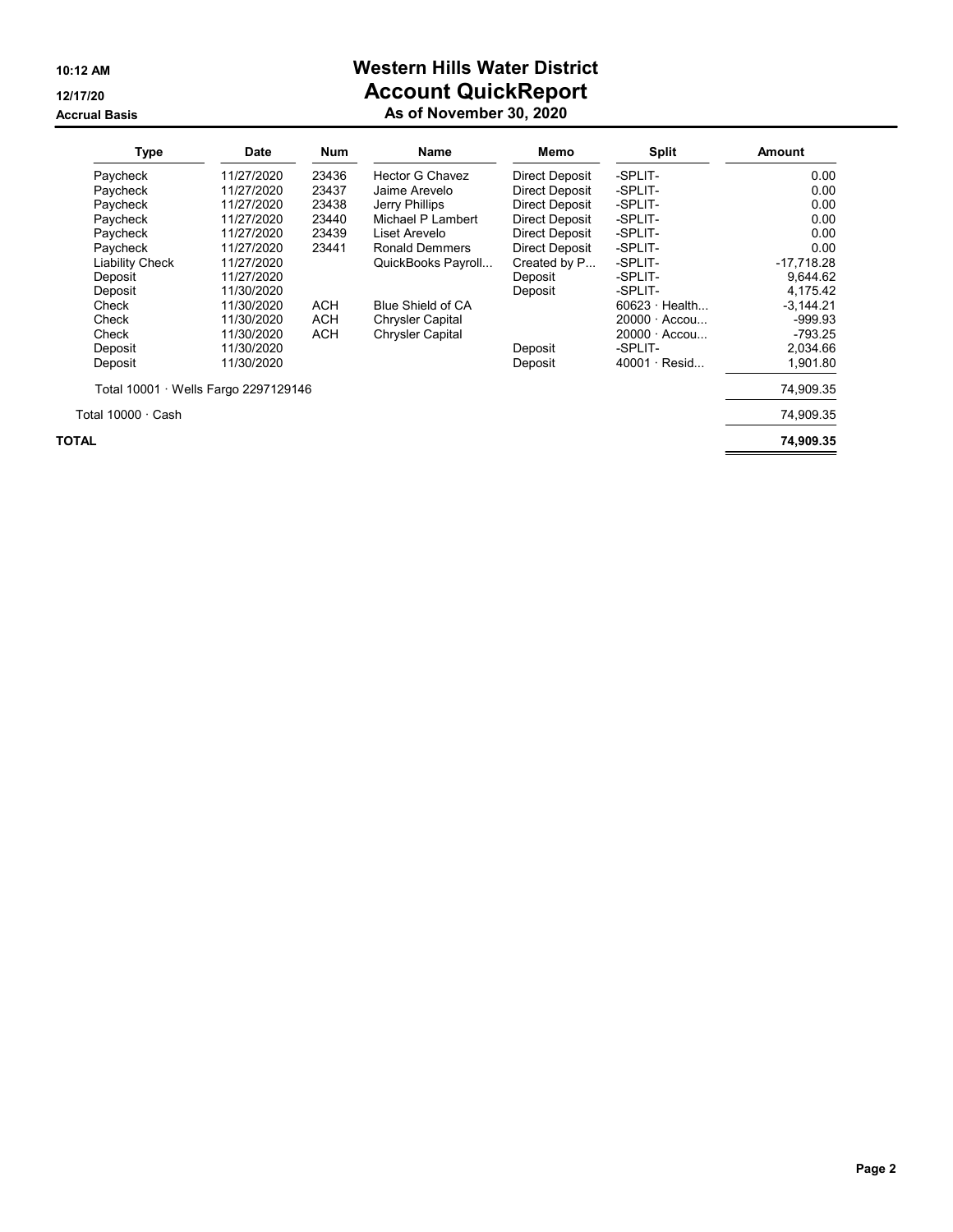### 10:12 AM Western Hills Water District 12/17/20 **Account QuickReport** As of November 30, 2020

103,620.21